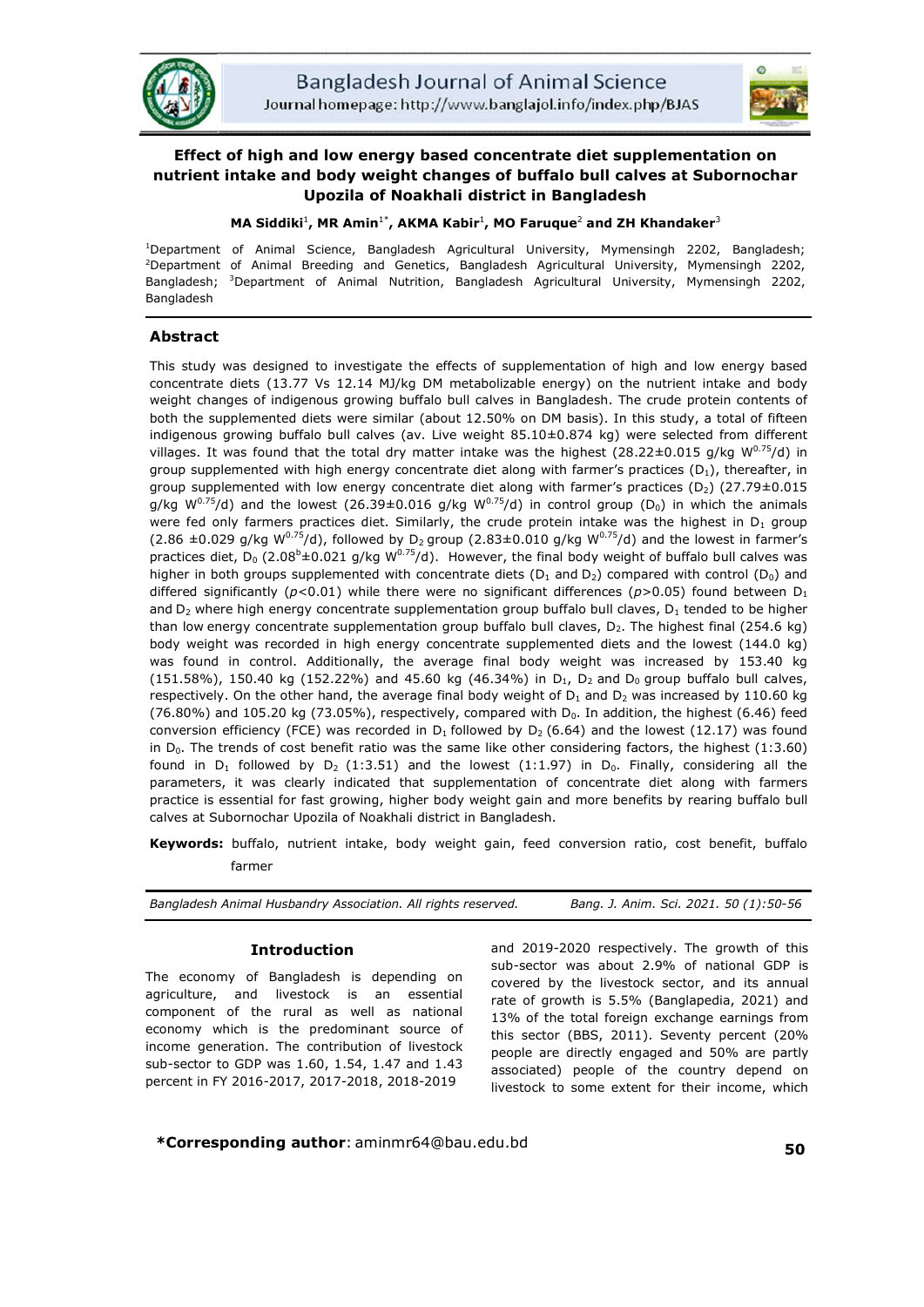clearly indicate that the poverty reduction potential of this sub-sectors is high (Begum *et al*., 2011; DLS, 2020; Banglapedia, 2021). Bangladesh is one of the most concentrated livestock populated country in the world, 145 large ruminant's presence per sq km compared with 94 for India, 30 for Ethiopia and 20 for Brazil (Anonymous, 2007; NARS, 2010). In Bangladesh, livestock contributing through the production of 106.80 lakh metric ton and 76.74 lakh metric ton milk and meat, respectively in fiscle year 2019- 2020 (DLS, 2020). Buffalo meat is popular in most buffalo producing countries. The world meat production is 311.8 MMT (FAOSTAT, 2014), and buffaloes contribute about 3 MMT. India has about 98 million buffaloes, which is 57% of total population in the world and about 43% of the world buffalo meat production and produces 1.48 MMT amounting 24.54% of the total meat produced in the country (FAO, 2008). Buffalo meat constitutes with high protein (above 11%) and low cholesterol (Kandeepan *et al.,* 2009). The buffalo meat is the healthiest meat among red meats known for human consumption because it is low in calories. The meat from young buffalo and cattle has clearly shown that buffalo meat is indeed as good as cattle meat (Heinz, 2001) and buffalo meat is tenderer and less in cholesterol (55%) than beef (Neath *et al.,* 2007). Feeding high levels of protein may be effective in promoting rapid live weight gains, especially growing buffalo (Basra *et al.*, 2003b). It has been indicated that the optimum fattening performance of 15 months old Nili-Ravi buffalo male calves may be obtained by providing 10.42 MJ/kg of dietary metabolizable energy and about 10.22% of crude protein (Mahmoudzadeh *et al*., 2007) and 12% CP for 11 to 12 months old male buffalo calves (Tipu *et al*., 2009). Laxmi *et al.,* (2014) found that supplemented group attain higher weight gain (0.53 to 1.0 kg/day) compared to control (0.43 to 0.70 kg/day). Helal *et al.,* (2011) reported that calves fed 100% concentrate gained more than the other two groups (957, 941 and 1017 g/day). In Bangladesh, the role of buffaloes is not much emphasized and the species did not receive due attention by the policy makers and the researchers. Very little work has been done so far on the effect of supplementation of protein and energy based diet on body weight gain of growing buffalo bull calves. Therefore, considering the above discussion, the present study was undertaken to know the effects of supplementation of protein and energy rich diets on growth performance of buffalo bull calves in Subornochar Upozila at Noakhali district in Bangladesh which is known as delta land located on the tidal floodplain of the Meghna River delta.

# **Materials and Methods**

### **Selection of study area**

The study was conducted at Subornochar Upozila of Noakhali district in Bangladesh during the period of 240 days from September 2013 to April 2014. Subarnachar Upazila is an island, low-lying coastal areas of Bangladesh and highly vulnerable to natural disasters, located in between 22°28' and 22°44' north latitudes and in between 90°59' and 91°20' east longitudes. The livelihoods mainly depend on agriculture more specifically livestock and fishing.

### **Housing and management practices**

The buffaloes were reared by the owners under conventional housing and improved management practices. A good sanitary condition and almost uniform management practice were maintained throughout the experimental period. All the buffaloes were vaccinated with FMD, anthrax, black quarter and HS for prevention of contagious diseases and dewormed for internal parasites using anthelmintic drugs and allowed two weeks to adapt the experimental conditions prior to the commencement of the study.

**Table 1:** Experimental layout and dietary treatments for growing buffalo

| <b>Parameters</b>                                      | <b>Treatments</b>         |                     |                     |  |  |  |
|--------------------------------------------------------|---------------------------|---------------------|---------------------|--|--|--|
|                                                        | D0                        | D,                  | D,                  |  |  |  |
| Number of<br>growing buffalo                           | 5                         | 5                   | 5                   |  |  |  |
| Average initial<br>live weight (kg)<br>$(Av. \pm SEM)$ | $83.30 \pm$<br>3.43       | $86.30 \pm$<br>3.32 | $85.70 \pm$<br>3.00 |  |  |  |
| Supplementation<br>of concentrate<br>diet (kg/day)     | No<br>supplemen<br>tation | $1.52 \pm$<br>0.04  | $1.49 \pm$<br>0.36  |  |  |  |

*D0, Farmer's diets (FD) only without the supplementation of concentrate; D<sub>1</sub>, FD supplemented with high energy concentrate diet; D2, FD + supplemented with low energy concentrate diet*

#### **Experimental layout and dietary treatments**

The experimental layout and dietary treatments are shown in Table 1. The experiment was conducted for a period of 240 days started with two weeks of adjustment period from September 2013 to April 2014. After adjustment period, the experimental buffalo bull calves were randomly allocated into three (3) treatment groups having five buffaloes in each group.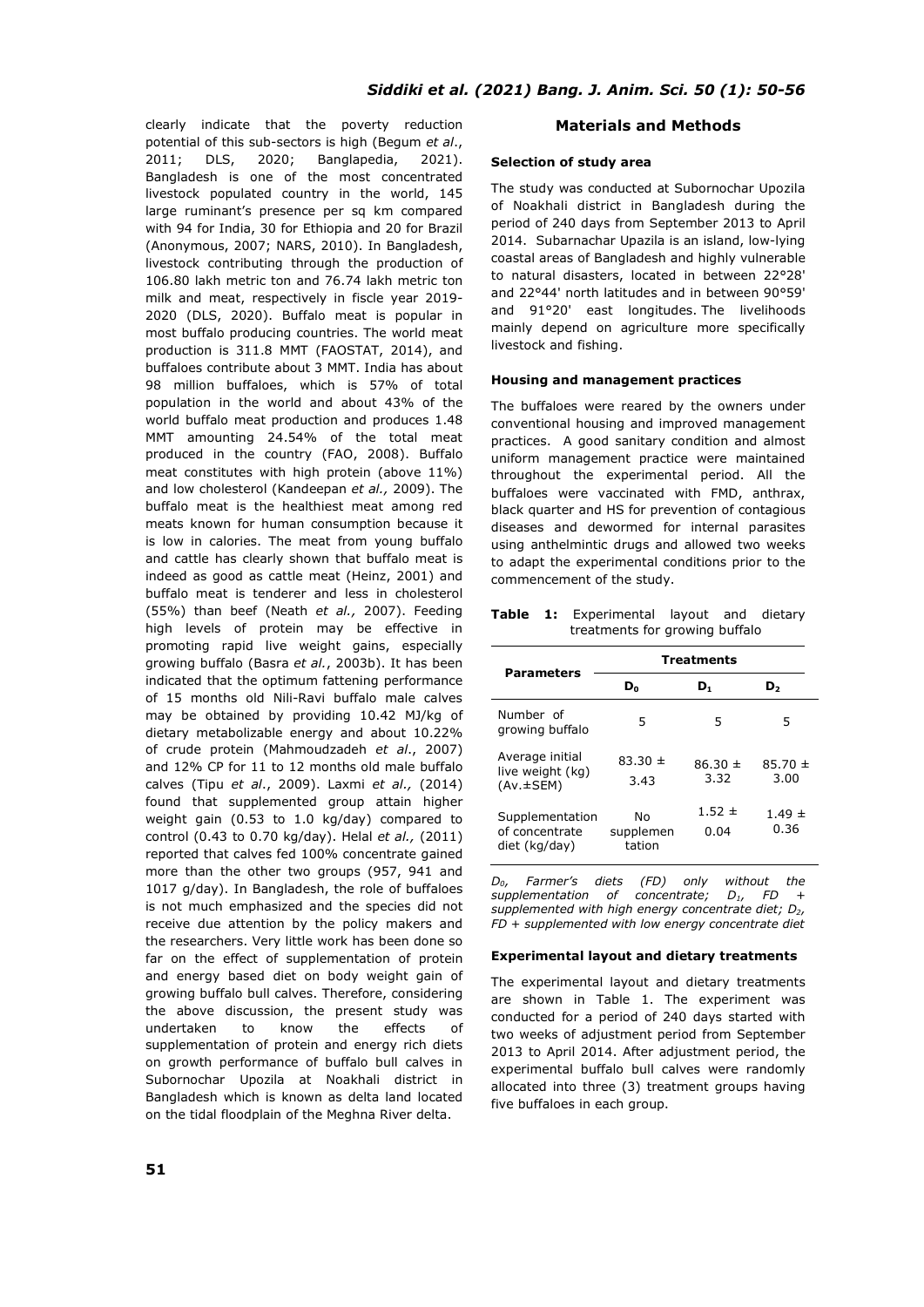# *Supplementation of concentrate diet to growing bull calf*

| <b>Ingredients</b>      | D。<br>(Control) | $\mathbf{D}_1$ | D,   |
|-------------------------|-----------------|----------------|------|
| Crushed<br>Maize (g/kg) | 0               | 400            | 0    |
| Rice polish<br>(q/kg)   | 0               | 200            | 325  |
| Broken rice<br>(q/kg)   | 0               | 250            | 250  |
| Wheat bran<br>(q/kg)    | 0               | 120            | 400  |
| Urea (g/kg)             | 0               | 5              | 0    |
| $DCP$ (g/kg)            | U               | 15             | 15   |
| Common salt<br>(g/kg)   | U               | 10             | 10   |
| Total                   | 0               | 1000           | 1000 |

**Table 2:** Ingredient and nutrient composition of supplemented concentrate diet

*D0, Farmer's diets (FD) only without the*  supplementation of concentrate; *supplemented with high energy concentrate diet; D2, FD + supplemented with low energy concentrate diet. DCP, Dicalcium phosphate.*

The buffalo bull calves of control group  $(D_0)$ received farmer's diets (FD) (gazing 5-6 hours, feeding straw and so on) only, without the supplementation of concentrate diet. Another two groups ( $D_1$  and  $D_2$ ) of the buffaloes were received supplemented concentrate diet with different energy levels. The crude protein content in supplemented diets for both the groups was same. Feeding group  $D_1$  received FD with the supplementation of concentrate diet according to body weight having high energy (13.77 MJ per kg DM) and feeding group  $D_2$  received FD with supplementation of concentrate according to body weight with low energy (12.14 MJ per kg DM). The crude protein content in supplemented diets was @ 125g per kg/ DM. The concentrate diets were formulated using crushed maize, wheat bran, rice polish, broken rice, DCP, urea and salt at different proportions to maintain the required levels of energy and protein and are shown in Table 2. However, the chemical compositions of feed ingredients used in the supplemented concentrate diet are shown in Table 3.

### **Feeding**

All the buffalo bull calves were supplied feed on the basis of their live weight and were adjusted fortnightly with their live weight changes.

Roughage and supplementation of concentrate diet were fed separately twice daily dividing into two equal portions and supplied at 6.30 hr and 18.30 hr. The concentrate portion of the diet was supplied first followed by roughage. Fresh drinking water was made available to the buffaloes at all the times.

#### **Quantification of daily feed intake**

The feed intake was determined by subtracting the amount of left over from the amount of feed given on the previous day. Refusal was collected every morning before feed supply. The feed refused by the buffaloes during the period of 24 hours was weighed and recorded.

#### **Measurement of live weight of animals**

The live weight of growing buffalo bull calves were measured with the help of measuring tape and calculated using the Shaeffer's formula:

Live weight =

\n
$$
\frac{L \times G^2}{660} \quad \text{Kg}
$$

*L, distance between point of shoulder to pin bone in inches; G, Hearth girth in inches.*

#### **Cost-benefit ratio**

The cost-benefit ratio is a relative measure, which is used to compare benefits per unit of cost. The cost-benefit ratio estimated as a ratio of gross returns (milk & meat) and gross costs (feed, labour, vaccine, medicine).

The formula of calculating cost benefit ratio is show below:-

$$
Gross benefitCost benefit ratio = ____________
$$

Gross cost

#### **Statistical analysis**

The data were analyzed to compute ANOVA and the mean values with standard error of difference (SED) were recorded (Steel and Torrie, 1980). Least significant difference (LSD) was done to compare the treatment means for different parameters. Analysis was done with the help of computer package program SAS v.9.

## **Results and Discussion**

#### **Dry matter intake**

The nutrient intake of growing buffalo bull calves is shown in Table 4. The total DMI was higher in  $D_1$  and  $D_2$  compared with control and differed significantly (p<0.01). The total DMI was found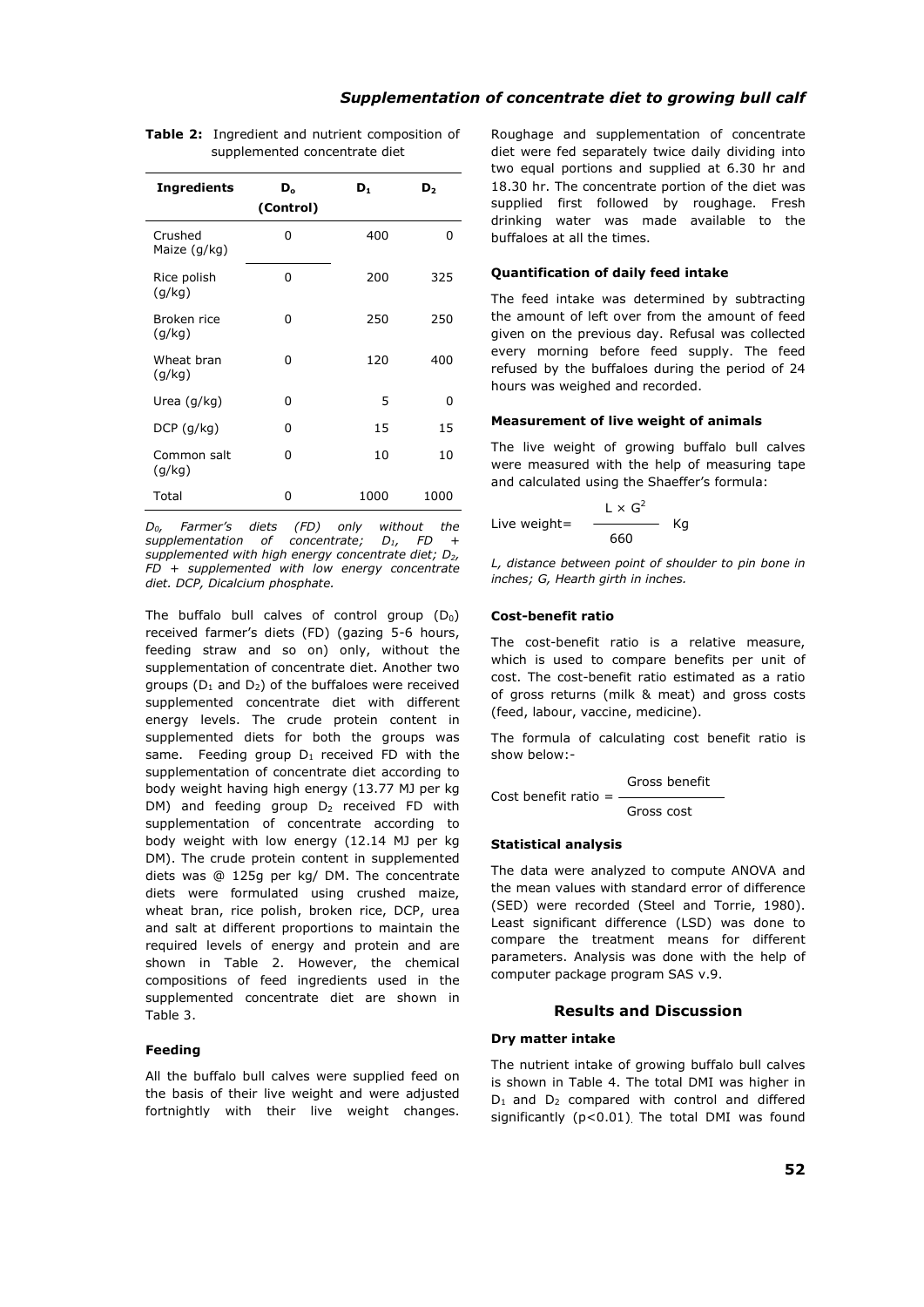highest (4.82) in  $D_1$  and the lowest (3.16) was found in control. The result of the present study is in agreement with the result of Hassan *et al.,* (2013) and Tomar *et al.,* (2014), they found that the DMI was significantly increased by increasing energy level in the ration in buffalo calves.

The DMI (kg/100 kg BWT/day) of different treatment groups differed significantly (p<0.01) between the treatment and control where the highest (2.82) DMI was found in  $D_2$  followed by control (2.78) and the lowest (2.64) was found in D<sub>1</sub>. The DMI was expressed as metabolic body weight (g/kg  $W^{0.75/d}$ ) showed similar trend in result of DMI (kg/100 kg BWT/day).

| <b>Ingredients</b> | DM(q)<br>100q | Chemical composition (g/100g DM) |           |       |      |            |      | ME<br>(MJ/kg |            |       |
|--------------------|---------------|----------------------------------|-----------|-------|------|------------|------|--------------|------------|-------|
|                    | sample        | <b>OM</b>                        | <b>CP</b> | СF    | EE.  | <b>NFE</b> | Ash  | <b>ADF</b>   | <b>NDF</b> | DM)   |
| Diet $D_1$         | 90.12         | 94.32                            | 12.50     | 10.31 | 9.81 | 65.39      | 5.68 | 5.14         | 20.15      | 13.77 |
| Diet $D2$          | 90.41         | 96.65                            | 12.48     | 12.38 | 9.82 | 66.39      | 3.05 | 3.05         | 15.25      | 12.14 |

*DM, Dry matter; OM, Organic matter; CP, Crude protein; CF, Crude fiber; EE, Ether extract; NFE, Nitrogen free extract; ME, Metabolizable energy; MJ, Mega joule; ADF, Acid detergent fiber; NDF, Neutral detergent fiber. Suppl.* diet D<sub>1</sub>, *Supplemented concentrate diet-1*, *Suppl. Diet D<sub>2</sub>, Supplemented concentrate diet-2.* 

**Table 4:** Effect of concentrate supplement on nutrient intake, body weight changes and feed conversion efficiency of buffalo bull calves

|                                  |                           | Treatments (Mean ± SE)   |                           |                      |                     |               |
|----------------------------------|---------------------------|--------------------------|---------------------------|----------------------|---------------------|---------------|
| <b>Parameters</b>                | D <sub>0</sub> (Control)  | $D_1$                    | D <sub>2</sub>            | Overall<br>Mean ± SE | <b>LSD</b><br>Value | Sig.<br>level |
| <b>Total DMI</b>                 | $3.16^{\circ} \pm 0.062$  | $4.82^{\circ} \pm 0.079$ | $4.54^b \pm 0.060$        | $4.175 \pm 0.513$    | 0.209               | $**$          |
| DMI (Kg/100 kg<br>BWT/day)       | $2.64^{\circ} \pm .003$   | $2.82^{\circ} \pm 0.000$ | $2.78^b \pm 0.003$        | $2.74 \pm 0.546$     | 0.014               | $***$         |
| DMI (g/kg $W^{.75}/d$ )          | 26.39°±0.016              | $28.22^{ab} \pm 0.015$   | $27.79^{\circ} \pm 0.015$ | $27.47 \pm 0.552$    | 0.044               | $***$         |
| Total CPI (g/d)                  | $19.65^{\circ} \pm 0.375$ | $43.41^{\circ}$ ±.716    | $38.27^{\circ} \pm 0.336$ | 33.77±7.22           | 1.56                | $**$          |
| Total CPI (g/kg<br>$W^{.75}/d$ ) | $2.08^b \pm 0.021$        | $2.86^{\circ} \pm 0.029$ | $2.83^{\circ} \pm 0.010$  | $2.594 \pm 0.255$    | 0.062               | $**$          |
| Total MEI (MJ/d)                 | $0.160^{\circ} \pm 0.00$  | $0.250^{\circ}$ ±0.00    | $0.230^{b} \pm 0.00$      | $0.213 \pm 0.027$    | 0.014               | $***$         |
| MEI (MJ/kg $W^{.75}/d$ )         | $0.160^{\circ} \pm 0.00$  | $0.250^{\circ}$ ±0.00    | $0.230^{b} \pm 0.00$      | $0.213 \pm 0.027$    | 0.014               | $***$         |
| Initial body weight<br>(kg)      | 98.40±2.14                | 101.20±2.08              | 98.80±2.29                | 99.47±0.874          | 6.69                | <b>NS</b>     |
| Final body weight<br>(kg)        | $144.0^{\circ}$ ± 2.34    | $254.6^{\circ}$ ± 2.48   | $249.2^{\circ} \pm 2.60$  | $215.9 \pm 36.00$    | 7.63                | $***$         |
| Average daily gain<br>(q/d)      | $190.0° \pm 2.12$         | $639.2^{\circ} \pm 3.39$ | $626.7^b \pm 3.87$        | 485.3±147.69         | 9.89                | $***$         |
| <b>FCE</b>                       | $11.25^{\circ} \pm 0.231$ | $6.91^b \pm 0.094$       | $6.53^b \pm 0.076$        | $8.233 \pm 1.51$     | 0.463               | $**$          |

*D1, Supplemented diet-1 containing 125% energy of NRC (2001) and 12.5% CP; D2, Supplemented diet-2 containing 115% energy of NRC (2001) and 12.5% CP; Control, Farmers feeding; SE, Standard error. NS, Non significant; \*, Significant at 5% level of probability; \*\*, Significant at 1% level of probability, SE, Standard error, LSD, Least significant difference.*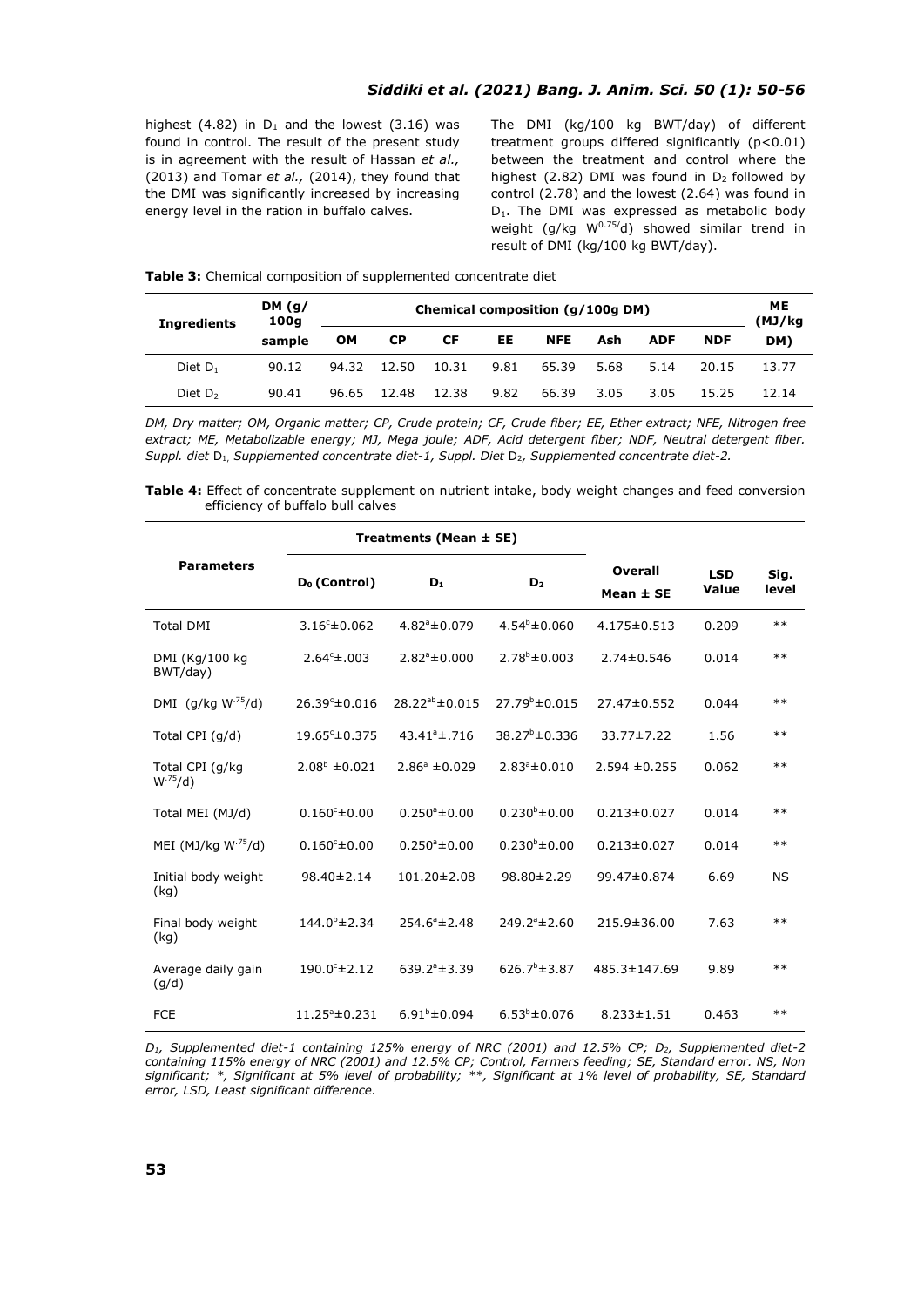# *Supplementation of concentrate diet to growing bull calf*

#### **Crude protein intake**

The total CP intake was higher in  $D_1$  and  $D_2$ compared with control and differed significantly (*p*<0.01) between the treatment and control where highest (481.8) CP intake was found in  $D_1$ and the lowest (236.2) was found in control. The CP intake (g/100 kg BW) was significantly higher in 20% higher energy fed group (286.39) compared with both control (259.27) and 10% higher energy fed group (267.15) of 7- 12 moth old male Murrah buffalo calves reported by Tomar *et al.,* (2014), agreed with the present findings. The present findings closely associated with the findings of Shahzad *et al.,* (2011), who found that the buffalo calves of 12–15 month-old perform adequately well when fed on diets containing 12.2% CP and 2.10 Mcal ME /Kg feed.

#### **Metabolizable energy intake**

The total MEI was higher in  $D_1$  and  $D_2$  compared with control and differed significantly (*p*<0.01) between the treatment and control where highest total MEI was found in  $D_1$  followed by  $D_2$  and the lowest was found in control. The present findings closely associated with the findings of Shahzad *et al.,* (2011), who found that the buffalo calves of 12–15 month-old perform adequately well when fed on diets containing 12.2% CP and 2.10 Mcal ME /Kg feed. However, the metabolizable energy intake was expressed as metabolic energy intake (MJ/kg  $W^{0.75}/d$ ) showed similar trend in result of total MEI (MJ /day). Moreover, the nutrient intake of buffalo bull calves also influenced by the availability of feed, quality of feed (freshness of the feed, mould condition, spoilage, taste, moisture and temperature), feeding management, body size, rumen health, water quality and accessibility, heat stress, overall animal health and nutrient supply.



**Figure 1:** Initial and final body weight (kg) of buffalo bull calves supplemented with concentrate diets in Subornochar Upozila

#### **Body weight change**

The body weight change and average daily gain of growing buffalo bull calves is shown in Table 4 and Figure 1 and 2. The average initial body weight was higher in  $D_1$  and  $D_2$  compared with control and did not differ significantly (*p*>0.05) within the treatment and control where the highest (101.20 kg) average initial body weight was found in  $D_1$  and the lowest (98.40 kg) was found in control.

The final body weight of buffalo bull calves was higher in  $D_1$  and  $D_2$  compared with control and differed significantly (p<0.01) but no significant differences (p>0.05) were found within the treatment group of  $D_1$  and  $D_2$ , where  $D_1$  tended to be higher than  $D_2$ . The highest (254.6 kg) body weight was found in  $D_1$  and the lowest (144.0 kg) was found in control. The average final body weight was increased by 153.40 kg (151.58%), 150.40 kg (152.22%) and 45.60 kg (46.34%) in  $D_1$ ,  $D_2$  and control, respectively, compared with initial body weight. On the other hand, the average final body weight of  $D_1$  and  $D_2$  was increased by 110.60 kg (76.80%) and 105.20 kg (73.05%), respectively, compared with control. In this study the highest body weight was found in buffalo bull calves at 125% energy diet of NRC (2001) beef cattle steer requirements which disagreed with the result of Mahmoudazeh *et al.,* (2007). They reported that significantly higher daily gain (503 to 951 g/day) was obtained when animals received medium energy diet that was similar to 100% beef cattle steer requirements. The body weight gain of buffalo bull calves in this study is in accordance with the findings of Kumar *et al.,* (2011), Tomar *et al.,* (2014) and Laxmi *et al.,* (2014). They did not find any significant effect on body weight gain in male buffalo calves when fed rations having different energy levels.



**Figure 2:** Trend of fortnightly body weight change<br>(kg) of buffalo bull calves in  $(kq)$  of buffalo bull Subornochar Upozila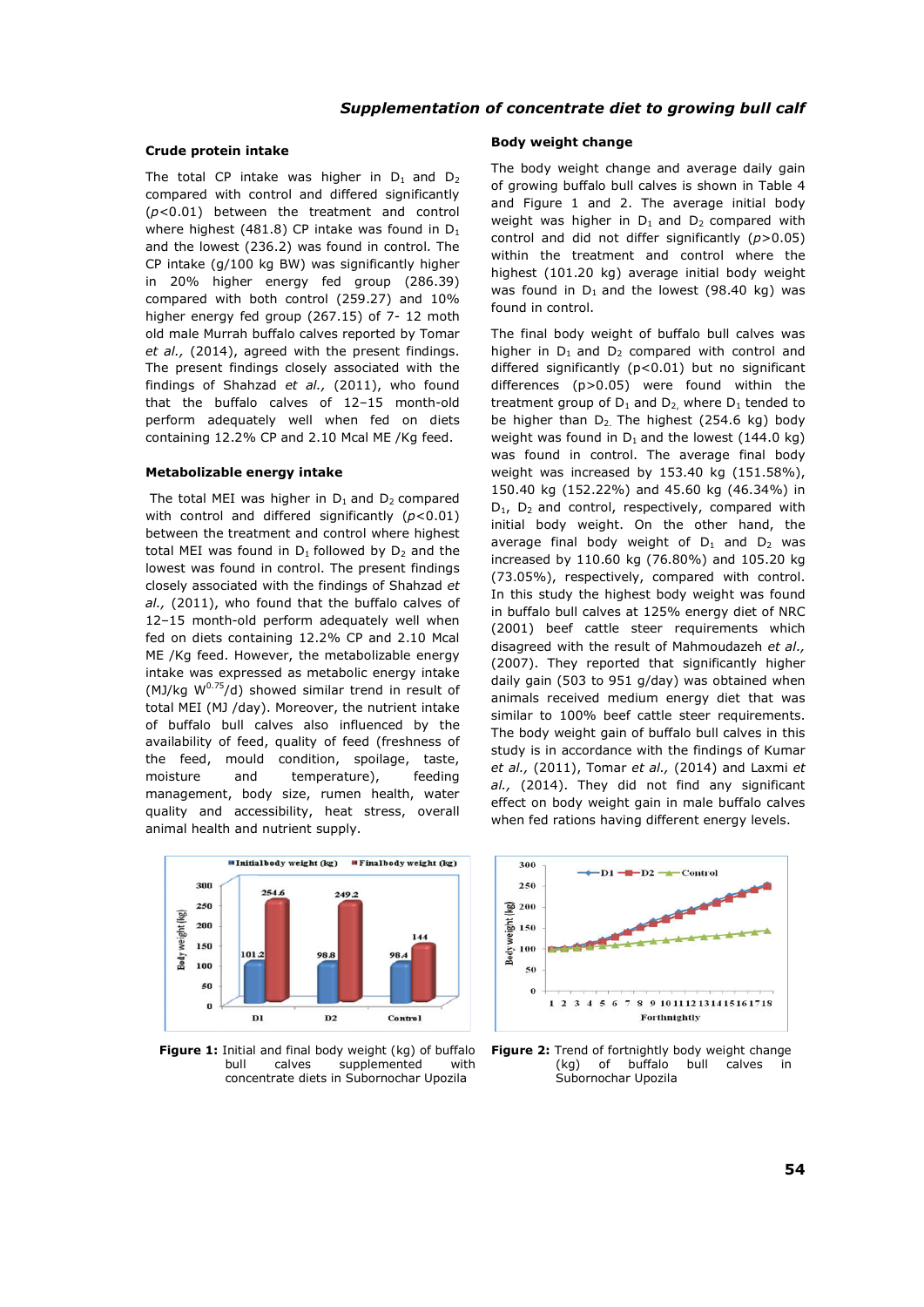|                               | Treatments (Mean $\pm$ SE) |                           |                          |         |  |  |
|-------------------------------|----------------------------|---------------------------|--------------------------|---------|--|--|
| <b>Parameter</b>              | $D_0$ (Control)            | $D_1$                     | D <sub>2</sub>           | of sig. |  |  |
| Total cost (Tk/buffalo/day)   | $31.40^{\circ}$ ± 3.01     | $32.51^{\circ} \pm 2.93$  | $32.49^{\circ} \pm 2.69$ | $\ast$  |  |  |
| Total income (Tk/buffalo/day) | $61.86^{\circ} \pm 4.24$   | $117.25^{\circ} \pm 5.62$ | $114.12^b \pm 4.43$      | $***$   |  |  |
| Total profit (Tk/buffalo/day) | $30.46^{\circ} \pm 0.19$   | $84.74^{b} \pm 1.96$      | $81.72^{\circ} \pm 1.04$ | $***$   |  |  |
| Cost- benefit ratio           | 1:1.97                     | 1:3.60                    | 1:3.51                   |         |  |  |

**Table 5:** Cost benefit analysis of farming buffalo bull calves according to treatments

*\*\*, Significance at 1% level of probability; \*, Significance at 5% level of probability; NS, Non-Significant; D1, Supplemented diet -1 containing 125% energy of NRC (2001) and 12.5% CP, D2, Supplemented diet -2 containing 115% energy of NRC (2001) and 12.5% CP;* D0*, Control, Farmers feeding; SE, Standard error.*

#### **Average daily gain**

The ADG of buffalo bull calves was higher in  $D_1$ and D<sub>2</sub> compared with control and differed significantly (*p*<0.01) within the treatment and control where  $D_1$  tended to be higher than  $D_2$ . The highest (639.2 g) ADG was found in  $D_1$  and the lowest (190.0 g) was found in control.

#### **Feed conversion efficiency**

Feed conversion efficiency of buffalo bull calves is presented in table 4. The mean average FCE of different treatment groups differed significantly (p<0.01) between the treatment and control but no significant differences (*p*>0.05) were found within the treatment group of  $D_1$  and  $D_2$  where the highest (6.46) FCE was found in  $D_1$  followed by  $D_2$  (6.64) and the lowest (12.17) was found in control. The FCR ranged 5.2 to 5.8 when the animals received standard energy diet reported by Yunus *et al.,* (2004) and Homayoun and Fazaeli, (2009), did not agree with the present findings. The feed conversion ratio for different energy and protein diets ranged from 6.9 to 7.6, reported by Mahmoudzadeh *et al.,* (2007) in male buffalo calves, the result is in accordance with the present findings.

#### **Cost benefit analysis**

The cost benefit analysis of buffalo bull calves of Subornochar Upozila is presented in table 5. The cost benefit analysis of buffalo bull calves of different treatment groups differed significantly (*p*<0.01) between the treatment and control but no significant differences (*p*>0.05) were found within the treatment group of  $D_1$  and  $D_2$  where highest (1:3.60) cost benefit ratio was found in  $D_1$  followed by  $D_2$  (1:3.51) and the lowest (1:1.97) was found in control.

### **Conclusion**

Buffalo rearing is a profitable practice in the selected areas and improved the socio-economic status and livelihood of buffalo farmers; although the management practices need to be improved with scientific approaches.

#### **Acknowledgement**

The authors gratefully acknowledge the help and support in the form of timely fund availability and other infrastructural facilities provided by the Krishi Gobesona Foundation (KGF), Dhaka in carrying out this research work.

#### **Conflict of interest**

The authors declare that there is no conflict of interest that could be perceived as prejudicing the impartiality of the research reported.

## **References**

- Anonymous (2007). National Livestock Development Policy-2007, Livestock Section-2, Government of the People's Republic of Bangladesh, *Ministry of Fisheries and Livestock.* Pp: 1-35.
- Banglapedia (2021). Livestock sub sectors. *National Encyclopedia of Bangladesh.*
- Basar MJ, MA Khan, M Nisa, M Riaz, NA Tuqeer and MN Saeed (2003b). Nili-Ravi buffalo II. Energy and protein requirements of 9-12 months old calves. *International Journal of Agriculture and Biology* 5(3): 382-383.
- BBS (2011). Bangladesh Bureau of Statistics Statistical Year Book of Bangladesh Bureau of<br>Statistics, Statistics Division, Ministry of Statistics, *Statistics Division, Ministry of Planning*, Government of the Peoples of Bangladesh, Dhaka, Bangladesh. Pp:195.
- Begum IA, MJ Alam, J Buysse, A Frija and G Van Huylenbroeck (2011). A comparative efficiency analysis of poultry farming systems in Bangladesh; A Data Envelopment Analysis approach. *Applied Economics* 44: 3737- 3747.